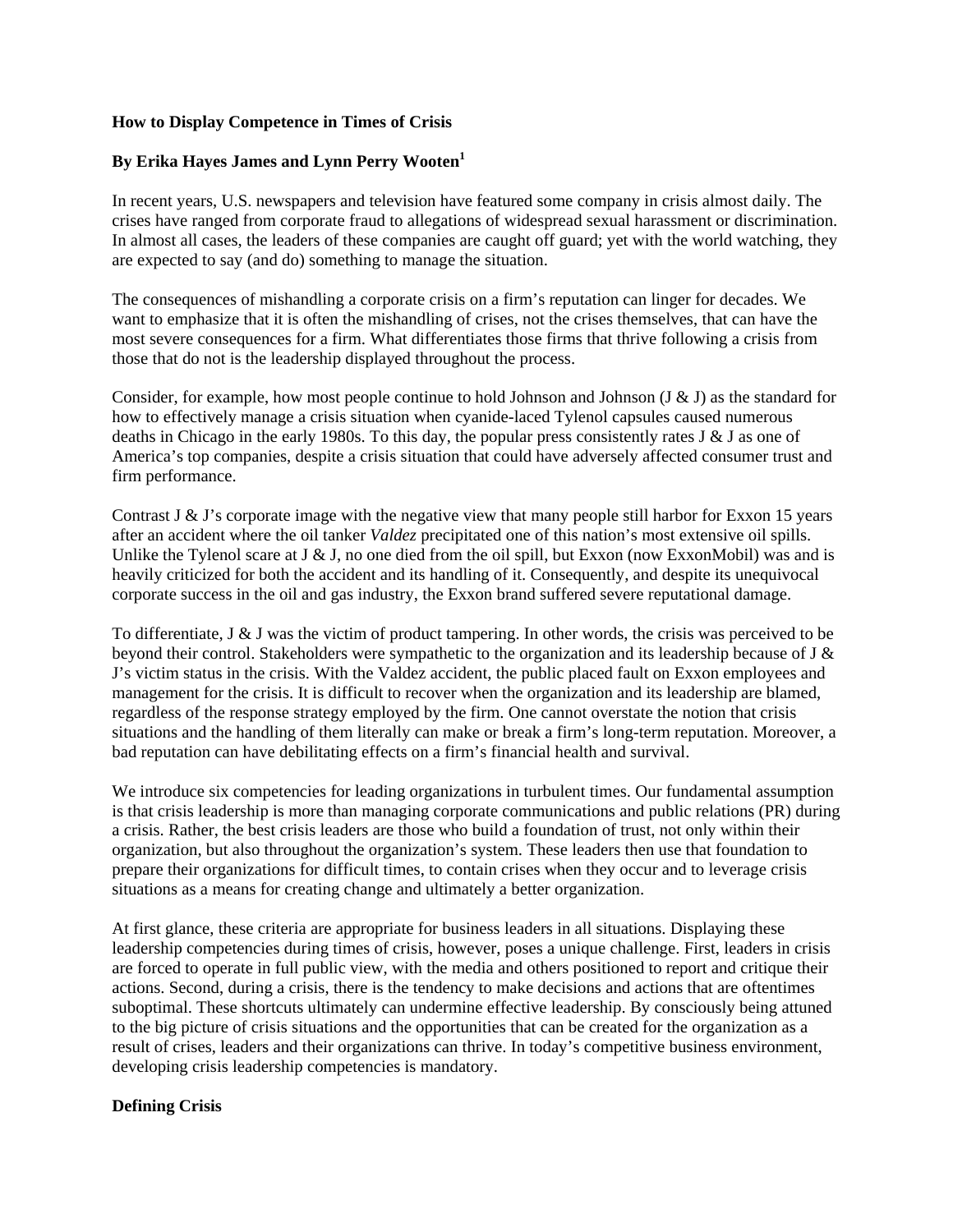Organizations are susceptible to an array of crises. While each one poses a different type of threat, and there is no "one way" to manage a crisis, it helps to understand what differentiates a crisis situation from an unfortunate or unpleasant business challenge. For example, on the surface a train derailment might seem like a crisis. We argue that in many cases a derailment is an unfortunate consequence and risk of doing business. Yet if a train derailment caused the deaths of passengers or personnel, or resulted in the leaking of a toxic substance in a heavily populated area, the situation moves from a problem to a crisis. To more fully appreciate business crises, we define them as any emotionally charged situation that, once it becomes public, invites negative stakeholder reaction and thereby has the potential to threaten the financial well-being, reputation or survival of the firm or some portion thereof.

Borrowing language from the Institute for Crisis Management (ICM), there are two primary types of crisis situations: sudden and smoldering. Sudden crises are those unexpected events in which the organization has virtually no control and perceived limited fault or responsibility. To call the devastation associated with the terrorist attacks on September 11, 2001 a crisis is an understatement for sure, but for some businesses the attacks represented a sudden crisis of the highest magnitude. Business leaders in this country could not have conceived that such tragedy was possible, and therefore most were unprepared for it. Employees, customers and other stakeholders were left in the dark for weeks or longer. For example, disruptions in technology such as phone lines and computer systems left many employees unsure of where or when to report to work. The ensuing loss of productivity and the associated workplace chaos was not blamed on the leaders of the affected firms.

Such empathy and assignment of "no-fault" is common for many types of sudden crisis situations, precisely because they are perceived as being beyond management control. Nevertheless, firm leadership is still expected to resolve the crisis, and any displays of empathy become short-lived if stakeholders perceive firm leadership as mishandling the execution of the crisis response.

Unlike sudden crises, smoldering crises are perceived as the responsibility and fault of a firm's leadership. One of the United States' most notorious class-action racial discrimination lawsuits was filed against the Texaco Corporation in the mid-1990s. The allegations against Texaco involved disparate salary and promotion treatment between African-American and white employees. Tape recordings of senior executives of the firm using racial epithets and making other disparaging comments about Black employees subsequently became public fodder. Although it was these recordings that made headline news, both the inappropriate behavior of those managers and the unjustified discrepancy in salary and promotion decisions were a function of poor management and led to a costly, smoldering crisis situation. It's not the crisis itself that necessarily threatens an organization, but the handling of the crisis. A wellmanaged smoldering crisis will do less harm to an organization than will a poorly managed sudden crisis.

#### **Phases of a Crisis**

Researchers have established a minimum of five phases depicting a typical business crisis. These phases provide some insight into effective leadership practices during times of crisis.

1. Signal Detection: While these are less evident in many sudden crisis situations, smoldering crises nearly always leave a trail of red flags or warning signals that something is wrong. Unfortunately, these warning signals often go unheeded by management for several reasons: (1) An illusion of invulnerability leads people to think that serious problems only happen to other people. (2) Ego defense mechanisms, such as denial, allow leaders to preserve a pristine image of themselves and their organizations even in light of evidence to the contrary. (3) Even more troubling is a failure in signal detection precisely because it is the decision making and behavior of organizational leaders contributing to the pending crisis. More than 50% of all crises are sparked by management activity.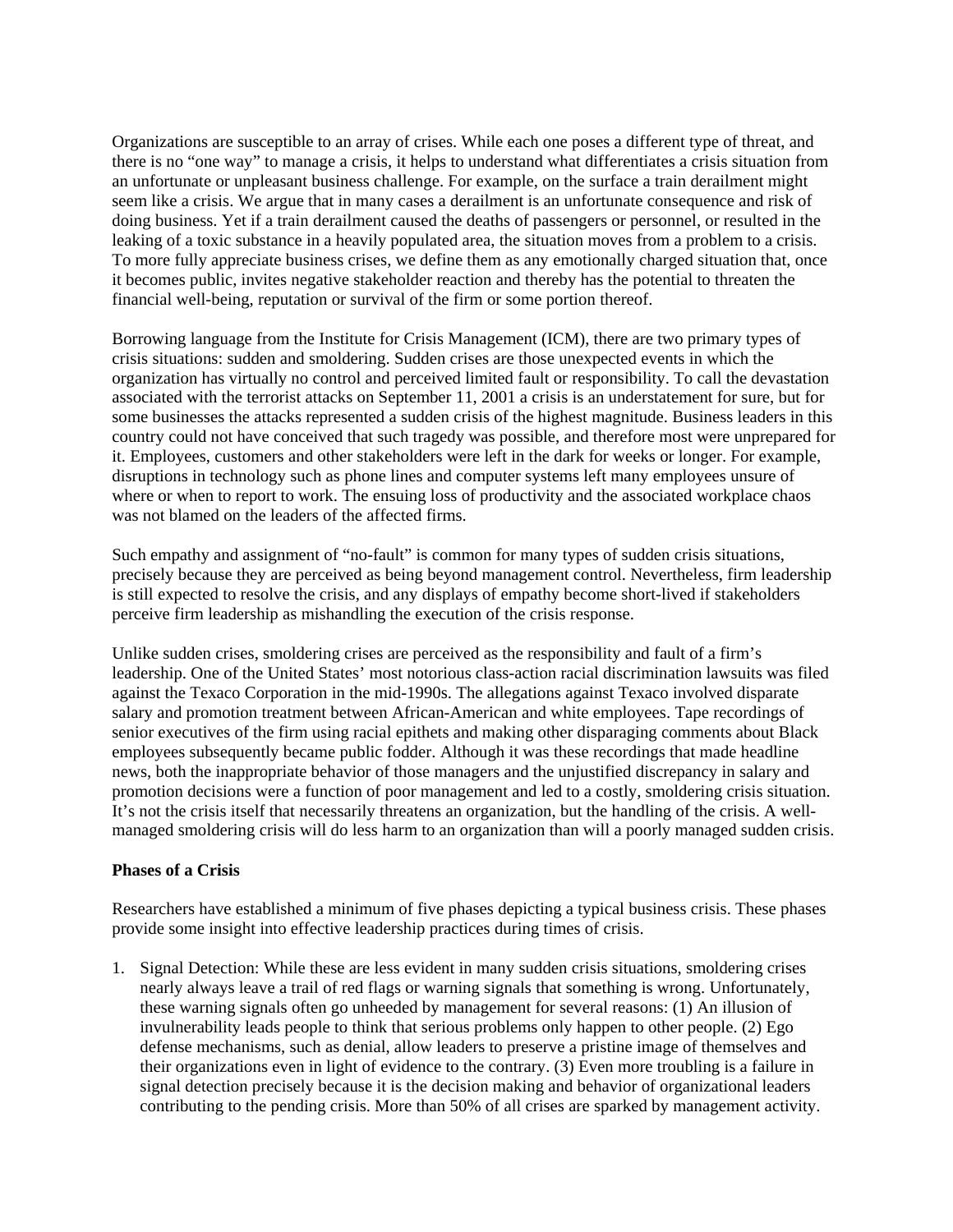- 2. Preparation/Prevention: This suggests that with proper planning and preparation, firms can avoid many crisis situations. This is not to suggest, however, that the goal for managers is to prevent all crises, which would be impossible. But with some realistic planning and expectations, they will be better positioned to prevent some crises and better able to manage those that are unavoidable.
- 3. Containment/Damage Control: People associate these activities with crisis management. Clearly, this is an important step toward business recovery, and the goal of this phase is to limit the reputational, financial and other threats to firm survival. Effective managers of damage control and containment are those who execute a strategy that ends the crisis. Ending a crisis, however, is not the same as leading a firm through a crisis with the vision of being a better organization as a result.
- 4. Business Recovery: One of the ultimate goals of any crisis situation is to get back to "business as usual." In our own research of firms involved in class action discrimination lawsuits, we found that executives are constantly trying to reassure stakeholders that, despite the disruption, business affairs are operating smoothly or will be returning to normal soon. In the business recovery stage, what differentiates crisis managers from crisis leaders is the ability to consider both short- and long-term recovery efforts and to think beyond the business as usual paradigm to a business anew paradigm.
- 5. Learning: Organizational learning is the process of acquiring, interpreting, acting on and disseminating new information throughout the firm. When it comes to managing crisis situations, however, firm leadership generally adopts a reactive and defensive posture that prevents learning. The typical sequence of events is: Crisis event occurs, firm scrambles to contain the crisis, crisis is eventually resolved. In a learning approach the same stages would be enhanced by an explicit attempt by firm leadership to understand the underlying organizational factors contributing to the crisis and then leveraging this insight to facilitate fundamental change in firm systems and procedures.

Understanding these phases of a business crisis is necessary to develop the leadership competency to successfully lead organizations in turbulent times. The table below identifies key questions associated with each phase that leaders may want to consider in preparation of becoming crisis leaders rather than crisis managers.

| <b>Crisis Phase</b>                  | <b>Questions Leaders Ask</b>                           |
|--------------------------------------|--------------------------------------------------------|
| Phase $1 - Signal Detection$         | What are the organization's vulnerable areas?          |
|                                      | How can the organization's vulnerable areas result in  |
|                                      | a crisis?                                              |
|                                      | What situations and practices does the organization    |
|                                      | ignore that may lead to a crisis?                      |
|                                      | Does the organization acknowledge things that may      |
|                                      | be uncomfortable to confront?                          |
|                                      | How do the organization's systems and policies         |
|                                      | contribute to potential crisis situations?             |
| Phase 2 – Preparation/Prevention     | Has leadership created a plan for reacting to crises?  |
|                                      | Has the organization allocated appropriate resources   |
|                                      | for crisis prevention?                                 |
|                                      | Will the organization's infrastructure facilitate or   |
|                                      | hinder the resolution of a crisis?                     |
|                                      | Has the organization's culture developed a readiness   |
|                                      | mentality for responding to crisis?                    |
| Phase 3 – Containment/Damage Control | Is the organization positioned to implement a strategy |
|                                      | for limiting damage during a crisis?                   |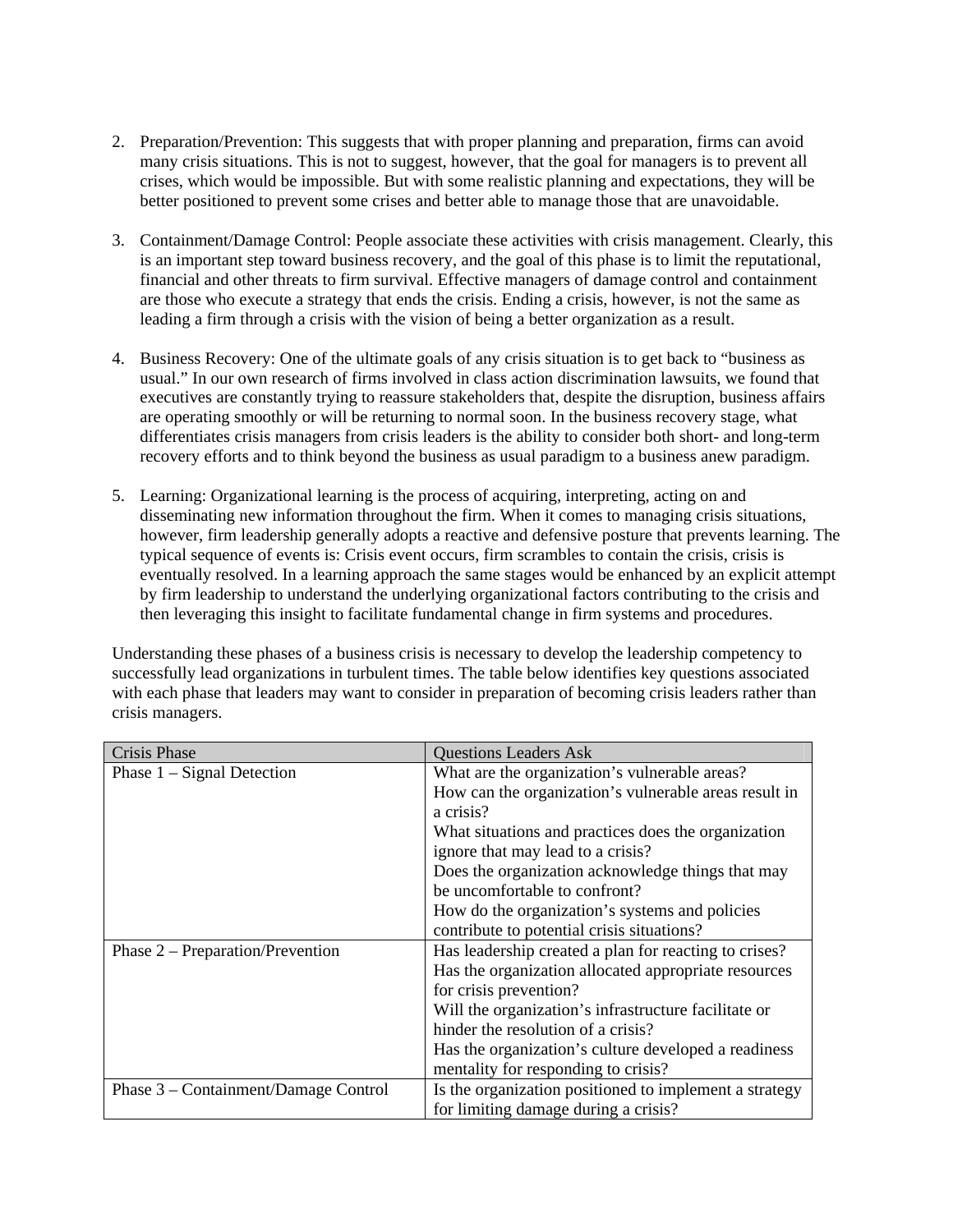|                                   | How does the organization control crisis-related<br>information?<br>Who are the stakeholders with whom the organization<br>must be concerned, and how do we satisfy them?<br>What messages should the organization communicate<br>to stakeholders and how should it communicate<br>them?                                                                           |
|-----------------------------------|--------------------------------------------------------------------------------------------------------------------------------------------------------------------------------------------------------------------------------------------------------------------------------------------------------------------------------------------------------------------|
| Phase $4 - B$ usiness Recovery    | What are the organization's short- and long-term<br>recovery plans after the crisis?<br>What critical activities must leadership be engaged in<br>to recover from the crisis?<br>What metrics will be used to evaluate the<br>performance of our business recovery strategy?<br>How will leadership communicate the end results of<br>the business recovery phase? |
| Phase $5$ – Learning & Reflecting | What did the organization learn from the crisis?<br>Did leadership reflect on past mistakes and<br>behaviors?<br>Has the organization engaged in a change of behavior<br>to prevent future crises?<br>Has the organization developed a memory to prevent<br>future crises?                                                                                         |

# **Crisis Leadership: Six Competencies for Using Crises to Promote Organizational Change**

Traditionally, firms in crisis adopt management activities associated with the containment phase described earlier. This phase often encourages a one-dimensional focus. Moreover, we found that damage control activities tend to be defensive or reactionary, given that firms in crisis are swimming in negative publicity. This traditional approach to crisis management, however, is insufficient given the magnitude of the challenge that crisis situations present. What is needed is not simply management of the situation but a leadership approach whereby the organization, the crisis and the environment are considered fully and completely. We've identified six core competencies for crisis leadership.

# **Building a Foundation of Trust**

Without trust, organizational decision making and strategy implementation will fail. Quite simply, we cannot ignore or underestimate the human element of organizations. This includes the need for employees to feel safe in their work environments and with the people with whom they must interact, the need for customers to have faith in the products or services rendered by the firm and the need for business partners to expect cooperative intentions and actions. Business leaders must create an environment of trust that spans across the entire supply chain and is inclusive of all aspects of business in which crises can occur.

One cannot fully appreciate the significance of trust without first understanding betrayal. Betrayal is a common experience in organizations and can result in an overall loss of credibility for the very institutions on which most societies depend. Take, for example, the widespread racial discrimination at Denny's whereby customers were betrayed by management practices that encouraged race-based discrimination. The subsequent lawsuit resulted in negative publicity for the restaurant chain, a severely tarnished reputation and \$54 million in settlement fees. More recently, Adelphia Communications betrayed employees, customers and shareholders when it was found to have made multi-billion-dollar. off-balance-sheet loans to the company founders, who were then also the firm's CEO and CFO.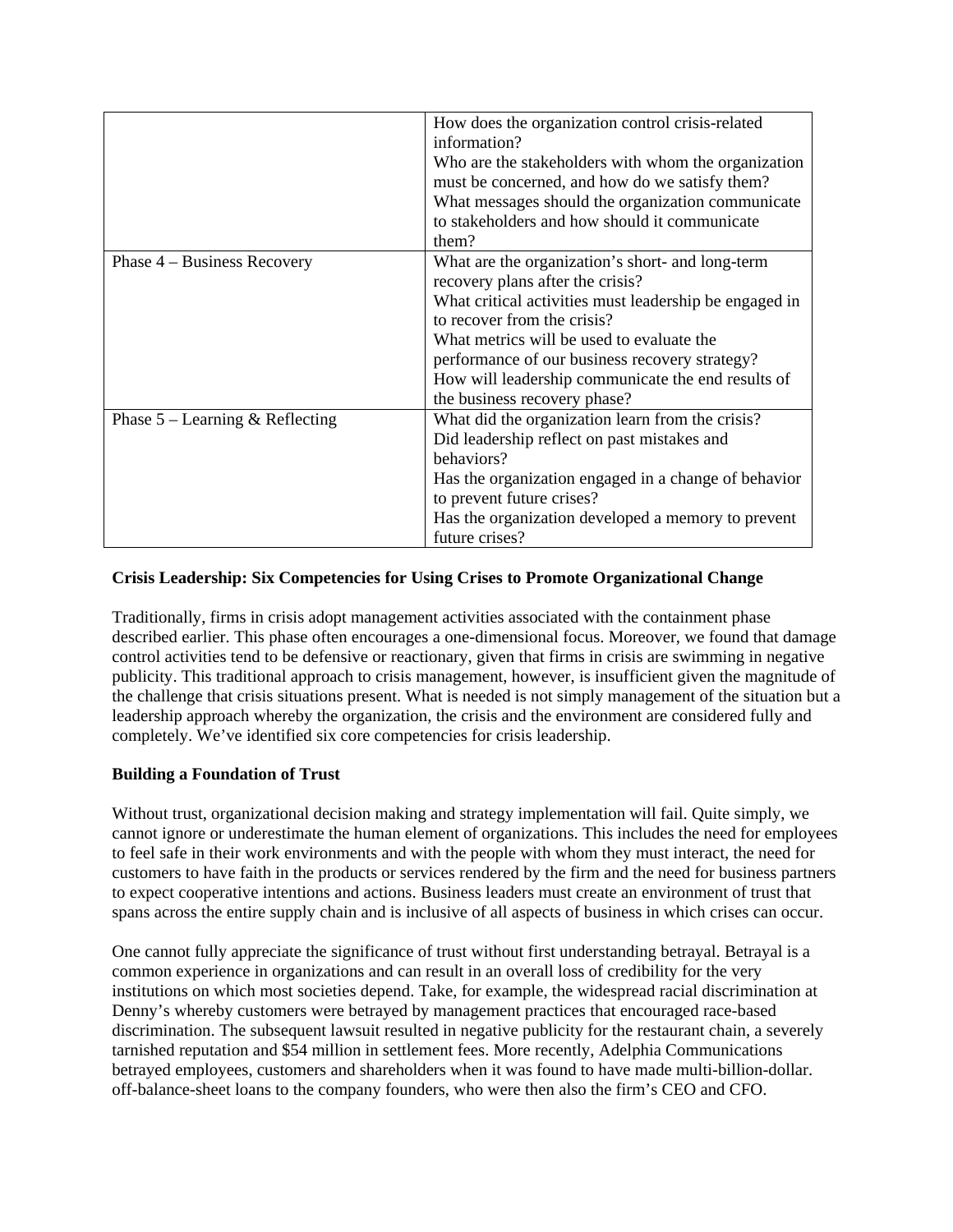Subsequent to the Securities and Exchange Commission (SEC) investigation becoming public, Adelphia's stock dropped 99.75%, representing a profound decline in public trust.

To build trust leaders must communicate openly, honestly and often. A willingness to share information sends a signal to stakeholders that they are important. Sharing information, however, is risky. In addition, some messages that leaders must communicate may reflect poorly on themselves or the firm. Yet giving away power and allowing oneself and the organization to be vulnerable is precisely the behavior that fosters trust in the workplace. Building a foundation of trust also involves managing expectations. Explicitly communicating what you expect of others is imperative.

### **Creating a New Corporate Mindset**

Organizational leaders are influenced by several external factors, mainly the need to respond to stakeholders who have power over the firm. For publicly owned organizations, individual and institutional investors represent one such group. In recent years, some organizations have succumbed to this pressure in ways that are both unethical and illegal. The leadership of these crisis-ridden firms does not necessarily represent bad people, but individuals who find themselves in extraordinary pressure-filled positions, the likes of which most will never experience and therefore cannot fully appreciate.

The challenge we pose to corporate leaders is to create a new, more expansive mindset where they will be forced to make decisions that reduce the likelihood that crises will emerge. In addition, the expanded corporate mindset competency may provide clues as to how best to lead a firm out of a crisis, as was the case with Denny's. In strategizing how to resolve the discrimination crisis, Denny's leadership team took its obligations to multiple stakeholders into consideration. Instead of focusing only on profitability, Denny's considered the needs of various groups, and as a result implemented control systems and incentives that encouraged and rewarded diversity initiatives. Moreover, the prevention of discrimination was not relegated to the human resource management department. Instead, multiple groups, both within and outside the organization, were engaged in the process and empowered to create solutions.

# **Identifying the (not so) Obvious Firm Vulnerabilities**

Clearly in a manufacturing environment, for example, workplace safety and equipment malfunctions are obvious crisis triggers. Yet crisis leaders will anticipate and consider the less obvious scenarios such as intentional sabotage of machinery or the use of company equipment as a weapon. Certainly a leader can never anticipate all possible crisis scenarios, but at the very least one should consider and plan for many of the obvious, and a few of the less obvious, threats.

When we fundamentally believe in the goodness of our intentions, however, it becomes very difficult to consider that our actions are anything less than aboveboard. Leaders must continually challenge themselves to consider the possibility not only that undesirable situations occur in their organizations, but also that they may have played a role in creating environments where bad things happen.

### **Making Wise and Rapid Decisions**

Traditional approaches to decision making involve information gathering, generating alternatives, evaluating those alternatives and reaching a decision. During times of crisis, however, this traditional approach is less relevant in that it assumes access to complete information and unlimited time – neither of which is generally available in crisis situations. Yet what we have found in examining business crises is that some leaders neither adopt traditional decision making nor a suitable alternative. Instead, during a crisis situation, there is a tendency for leaders to abdicate decision-making power to others.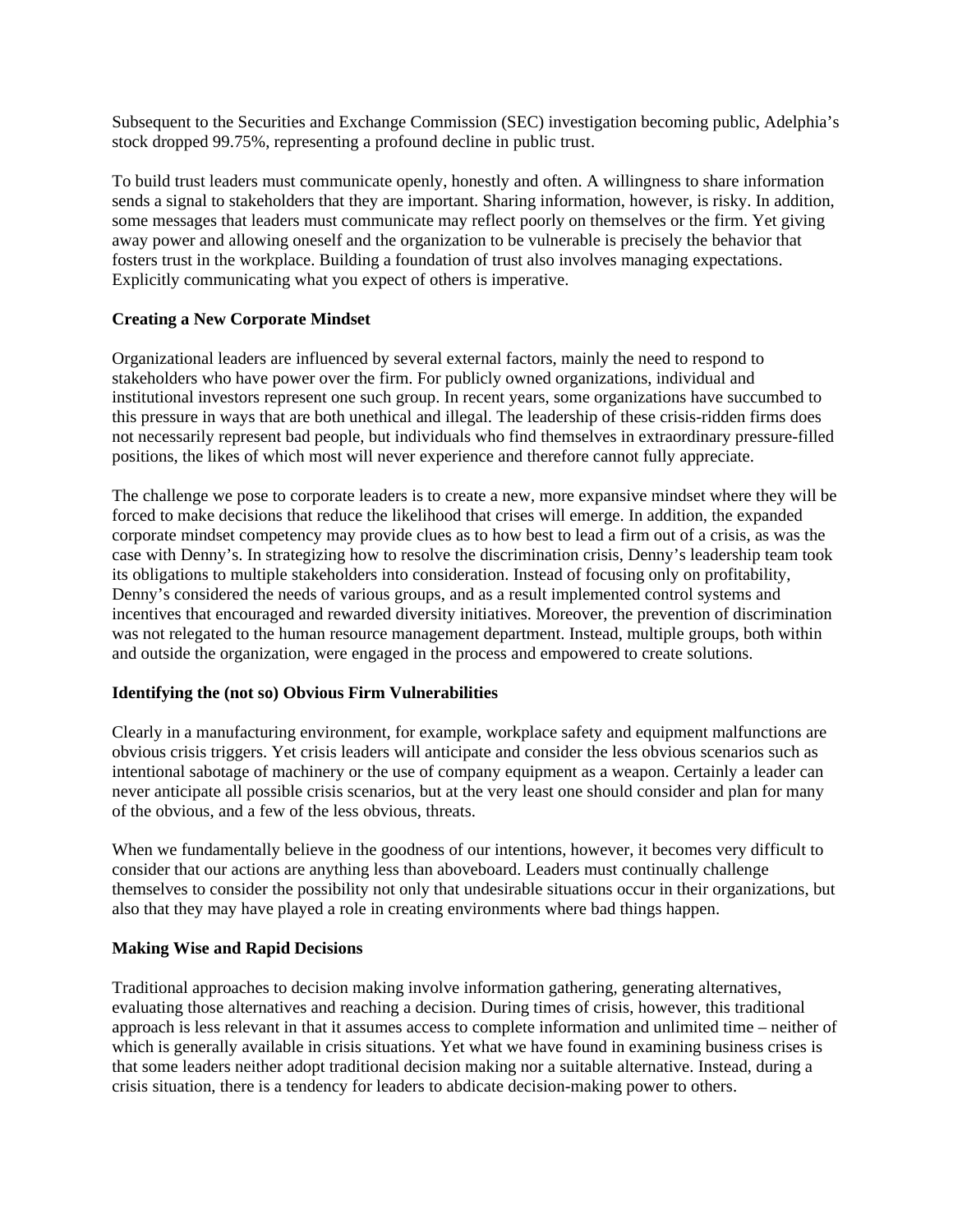The tendency to overly rely on the advice of others during decision making is a result of what we call the power of the expert, or employees who have specialized knowledge in a particular area and whose sole function it is to use and share that knowledge for the betterment of the firm. Leaders often will rely on expert opinion during crises because of the amount of uncertainty often associated with crisis situations. Savvy organizational leaders will recognize, however, that it is not the expert, but him or herself that has the broadest perspective on the organization and thus is best positioned to make appropriate decisions.

Consider Denny's leadership decision to move quickly to settle the firm's discrimination lawsuits. This decision took into account the cost, time and energy that litigation would require of the firm. Yet resolving the lawsuit was not the end of Denny's crisis response strategy. As Denny's moved forward it listened to not only the advice of its legal team, but it also partnered with civil rights groups, minority businesses and diversity management trainers to obtain a wide perspective of opinions on how best to position the organization going forward.

## **Take Courageous Action**

Executives consistently rate courage as an important competency and a desired trait for future leaders. In times of crisis, however, there is so much ambiguity associated with the crisis situation, and its impending outcome, that managers attempt to counter that risk by becoming extra conservative in their response to it. Crisis leaders, on the other hand, will embrace the opportunity to think and act big, yet responsibly. This often entails making decisions and adopting behavior that goes above and beyond what might be mandated by the situation. Leaders who approach crises as an opportunity for the firm rather than as a problem open themselves up to the possibility that a new, better organization can be created as a result.

## **Learning from Crisis to Effect Change**

It is possible to use a crisis as an opportunity for creating a better organization. To do so, however, requires that leaders adopt a learning mentality. Corporate businesses cannot afford to manage by fighting crises. They exist not to react to market trends or employee concerns, but to manufacture products, provide services and create value. Firms that are constantly managing in this reactionary mode are less competitive in the marketplace.

Learning entails examining the organization - its culture, policies and procedures – to expose root causes of crises. Learning entails: (i) facing information that might suggest that fault lies with the leadership of the firm, (ii) encouraging and rewarding people who communicate truthful information about problems in the firm, (iii) sharing information and (iv) making changes to the organization that fundamentally revamp systems or remove people who are toxic to the organization. A leadership approach to crisis management requires leaders to change the way they think about and respond to crisis situations or turbulent environments. Is it worth it? We say unequivocally yes, as evidenced by a study we conducted examining the effect of crisis management versus crisis leadership responses on firm reputation.

### **Leading Amidst Crisis: A Study of Reputation Effects**

The best organizational crisis leadership is generally not evident because these firms are less likely to experience a crisis, and when a crisis does occur they are managed in such a way that the sensationalism of the crisis is weakened. The best organizational leaders cannot avoid crises altogether. Thus, the best way to evaluate the crisis leadership approach is to do so in the midst of a crisis. We examined the courageous action competency in a study in which 132 MBA students evaluated an organization's (fictitiously named ACME) response following a class action lawsuit against the firm. Participants were instructed to read company data that clearly indicated that black employees were paid significantly less for the same job than white employees, and that blacks were promoted at a significantly slower rate than